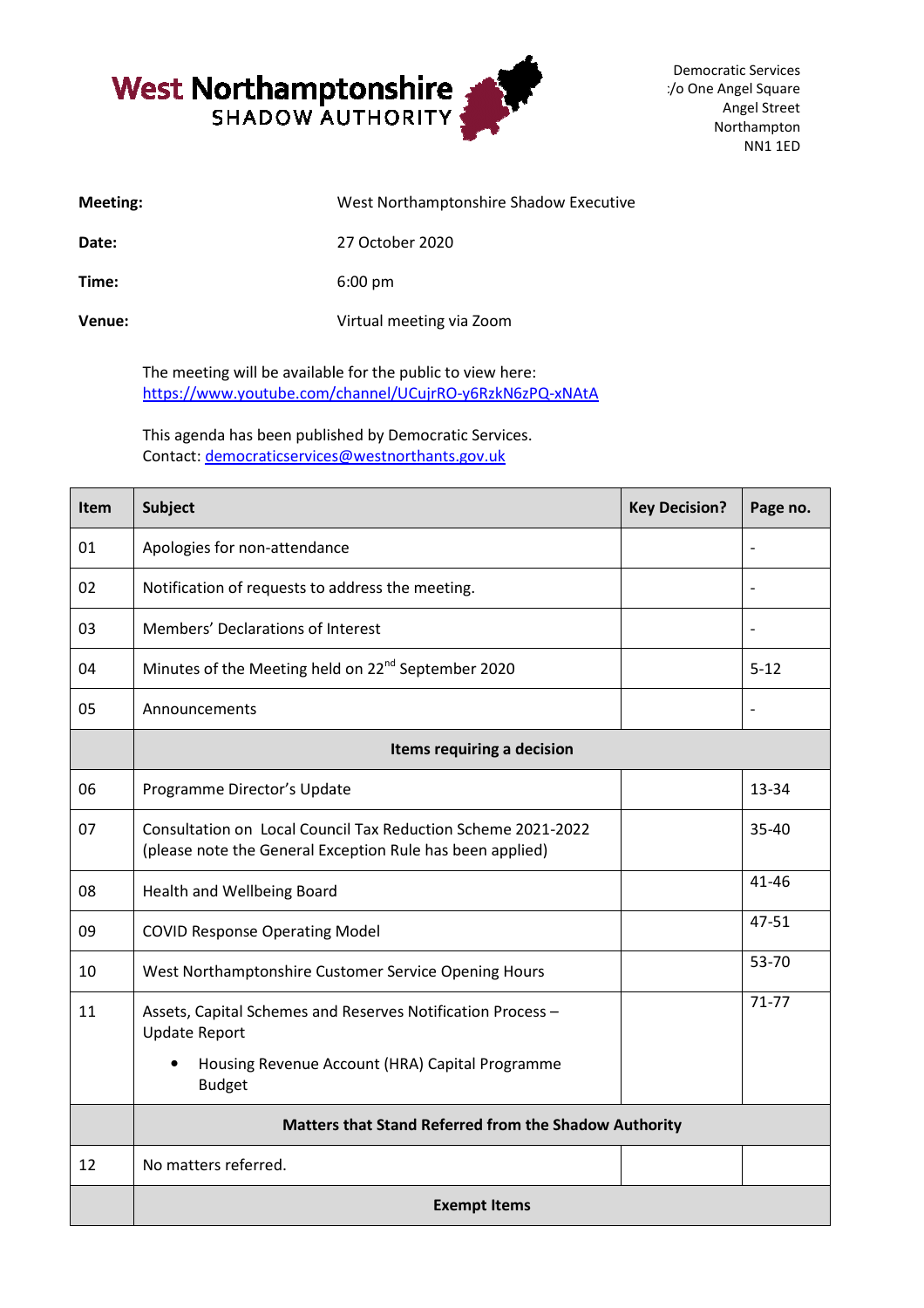| 13 | None notified                                                               |  |  |
|----|-----------------------------------------------------------------------------|--|--|
|    | <b>Urgent Items</b>                                                         |  |  |
| 14 | None notified.                                                              |  |  |
|    | Andrew Hunkin, Proper Officer<br>Date issued: 19 <sup>th</sup> October 2020 |  |  |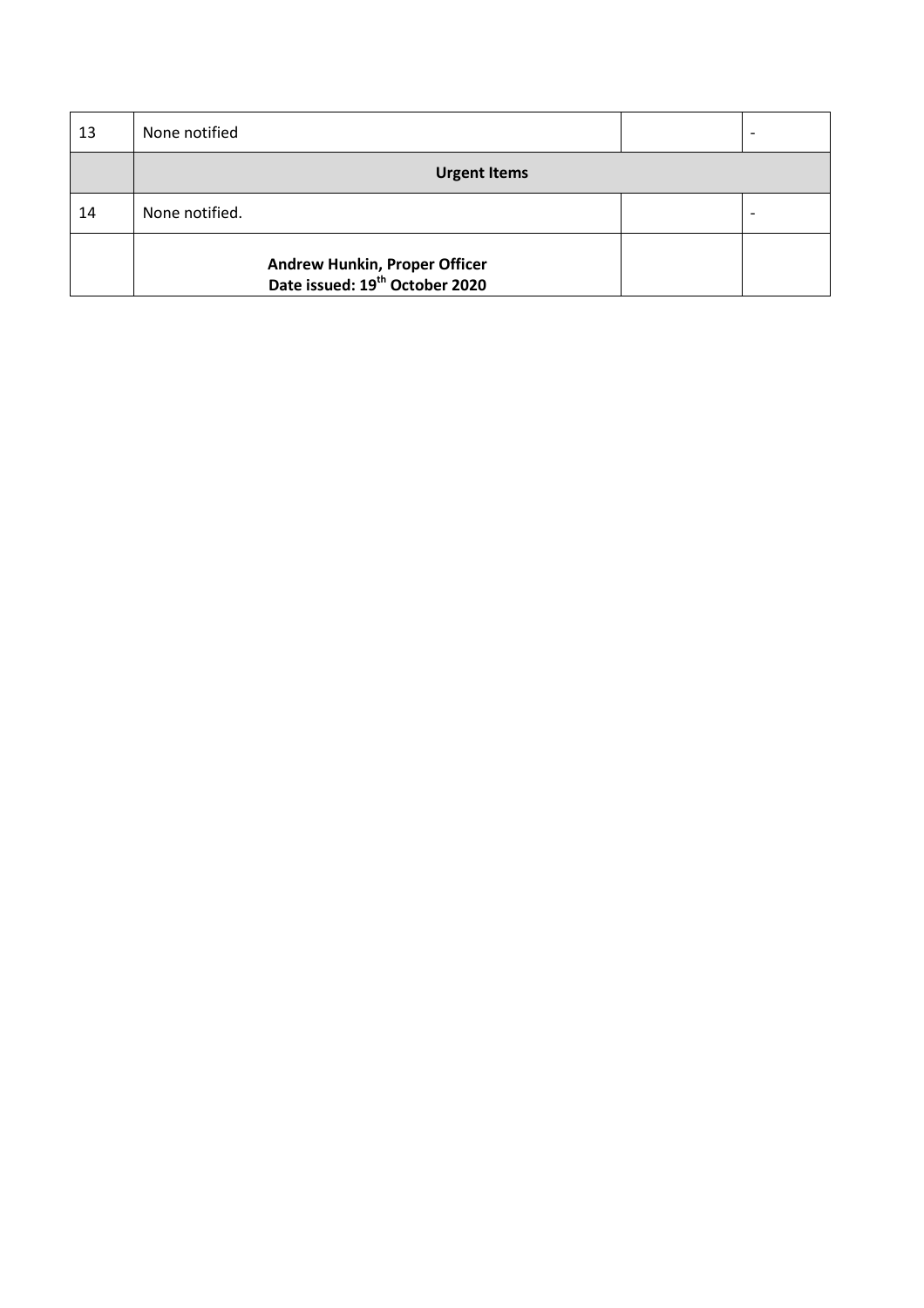## **What is the Shadow Executive?**

In accordance with Government legislation, the West Northants Shadow Authority has a Shadow Executive (executive committee). The Shadow Executive is responsible for taking many of the decisions required to establish the new authority by April 2021.

## **Who are the members of the Shadow Executive?**

The Shadow Executive is made up of two representatives from each of the current councils, consisting of the Leader plus another Councillor.

| <b>Councillor</b>                        | <b>Authority</b>                 |
|------------------------------------------|----------------------------------|
| Councillor Ian McCord (Leader)           | South Northamptonshire Council   |
| Councillor Jonathan Nunn (Deputy Leader) | Northampton Borough Council      |
| <b>Councillor Richard Auger</b>          | <b>Daventry District Council</b> |
| <b>Councillor Elizabeth Bowen</b>        | Northamptonshire County Council  |
| <b>Councillor Rebecca Breese</b>         | South Northamptonshire Council   |
| <b>Councillor Adam Brown</b>             | <b>Daventry District Council</b> |
| <b>Councillor Matt Golby</b>             | Northamptonshire County Council  |
| <b>Councillor Phil Larratt</b>           | Northampton Borough Council      |

### **When does the Shadow Executive meet?**

The Shadow Executive usually meets on a monthly basis, but it may meet more frequently if required. Meetings take place on Tuesdays at 6pm as follows:

- Tuesday 27 October 2020
- Tuesday 24 November 2020
- Tuesday 5 January 2021
- Tuesday 26 January 2021
- Tuesday 23 February 2021
- Tuesday 23 March 2021

The venue will be confirmed when the papers for a particular meeting are published, but at the moment meetings are takin place virtually. Members of the public who wish to view the meeting can do so via the West Northamptonshire Democratic Services YouTube Channel here: <https://www.youtube.com/channel/UCujrRO-y6RzkN6zPQ-xNAtA>

# **How do I find out about what is being discussed at future meetings?**

The agenda and reports for all meetings are published 5 working days in advance and can be downloaded here:

# <https://cmis.northamptonshire.gov.uk/cmis5live/WestNorthamptonshireShadowAuthority.aspx>

# **Can I participate in meetings?**

Shadow Executive meetings are normally held in public. At present, members of the public may watch the proceedings via YouTube (see link above) in place of attending meetings in person. Members of the public who live or work in the area of the Shadow Authority may request to make a statement on any item on the public part of the agenda. Any person who wishes to make such a statement must submit their statement to the Monitoring Officer, via Democratic Services, at least 24 hours before the start of the meeting.